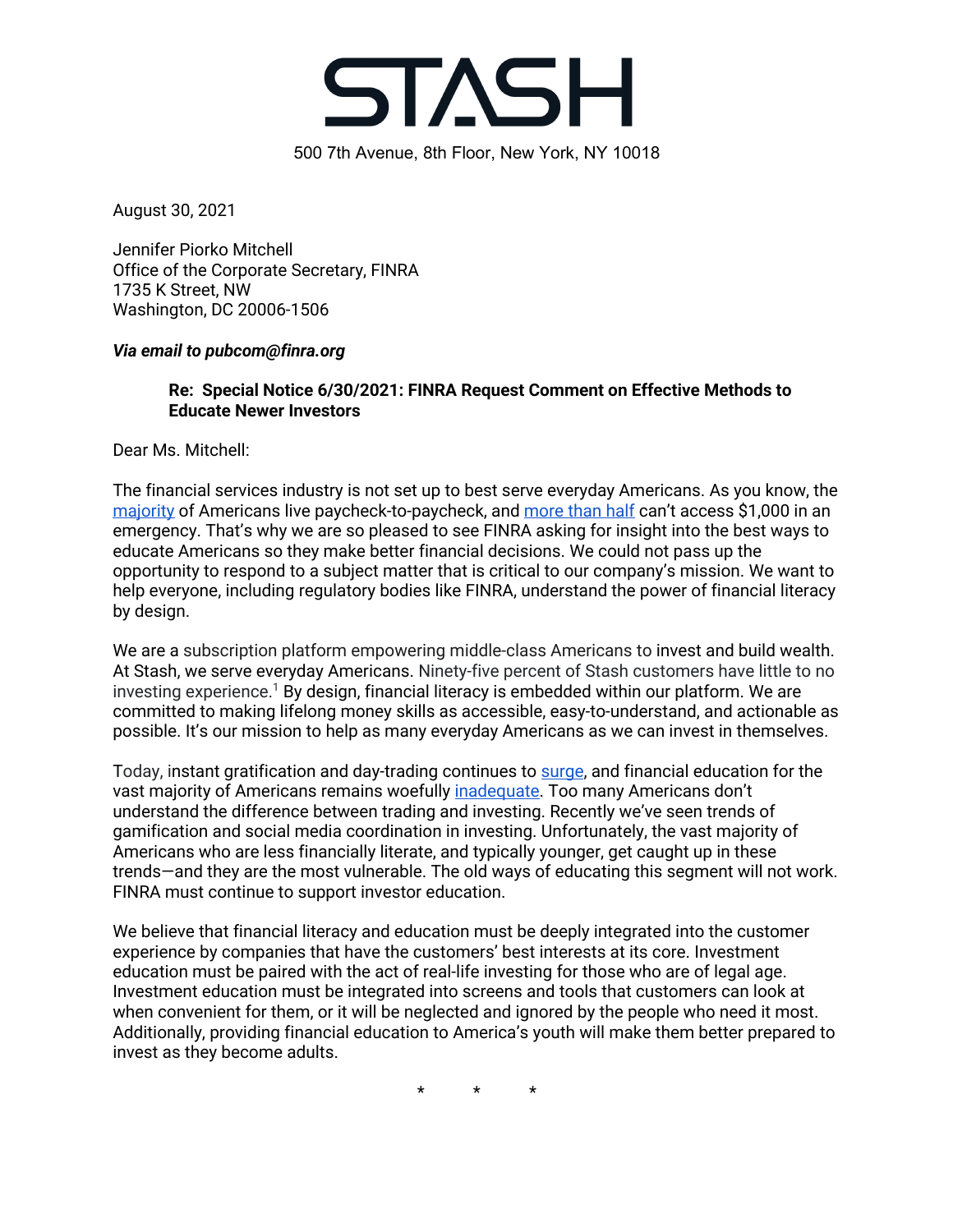

You asked for comment on the single most neglected area in the field of investor education: We know that the best form of education is to learn by doing.

Since we were founded in 2015, more than 6M customers<sup>2</sup> have come to Stash to invest in themselves. Stash was a pioneer of fractional investing, allowing customers to open accounts and invest in increments as low as \$0.01.<sup>3</sup> Our goal has always been for people to get started and learn the power of long-term investing via the design of our platform. Our product vision is based on the premise that long-term, diversified investing via regularly scheduled investments can yield higher returns and help people invest in themselves.

In support of our goal and product vision, we are also a registered investment advisor, and as such, we provide investment advice to our customers to help them make informed investment decisions. Throughout our digital platform, we provide tools that reinforce our philosophy—what we call The Stash Way. Its pillars are: invest regularly, diversify, and invest for the long term.

Every new customer welcomed into our platform is met with the basics via our Stash Learn content. During on-boarding, customers are quickly introduced to topics such as: What is the difference between a stock and a bond? What does the term diversification even mean? Why is investing different than putting money into a savings account? This jargon-free introduction is just the beginning of the financial support and guidance we deliver to Stash customers across our tools and platform.

Here's how we embed financial education into our core product: Stash's investment tools include Auto-Stash, allowing customers to automate investments in low-dollar denominations on their preferred schedule, educating them on the benefits of investing regularly. It also includes Smart Portfolio,<sup>4</sup> for hands-off investing that provides customers with a highly diversified portfolio of as little as \$5 that is managed by Stash, so they can learn the power of diversification. Stash's proprietary Diversification Analysis<sup>5</sup> tool helps customers who prefer a "DIY" investing approach to maintain a diverse portfolio. It gives customers a diversification score based on their investments held in their personal portfolio, nudging them through design to diversify when it's recommended. **Those who engage with this tool have portfolios that are 2x more diversified on average than those who do not.6**

We also teach the power of diversification with our Stash Stock-Back® Card.<sup>7</sup> As customers go about their daily spending they become owners in their world, as they are rewarded with a percentage of their debit card purchases back in stock. When customers spend at Walmart, Amazon, Netflix or Starbucks, for example, they earn stock in these companies. When they spend at a local car wash or pizza shop, they earn a custom investment of their choosing, either a stock or diversified exchange-traded fund (ETF). To date, we've awarded more than 36 million fractional shares to customers who use our Stash Stock-Back® Card.8 These rewards encourage people to invest in a more diversified portfolio: **One-third of Stock-Back® customers go on to make a follow up investment in the given stocks or funds. 9**

We believe that all four of the tools we describe above embody "investor education."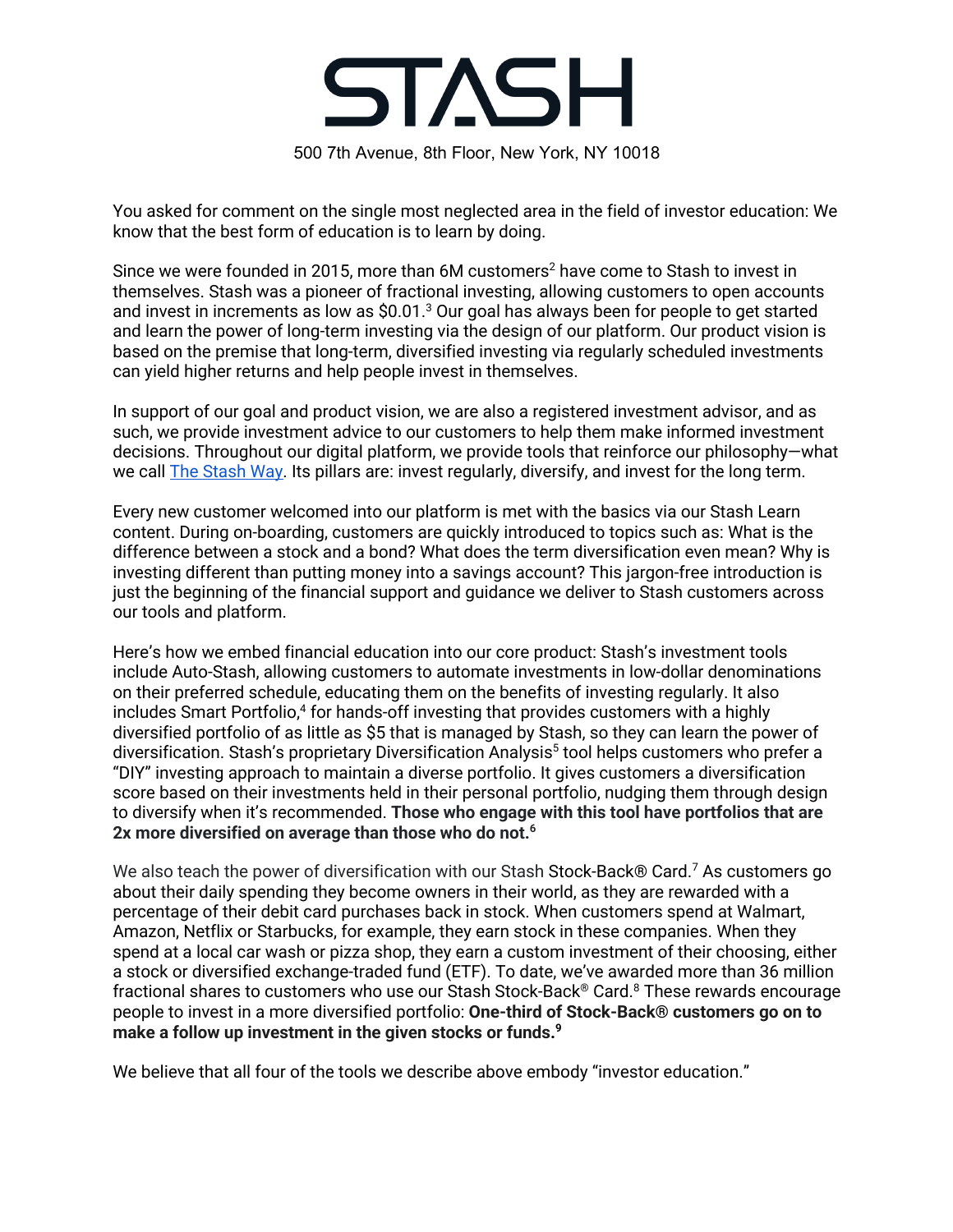# **STASH**

### 500 7th Avenue, 8th Floor, New York, NY 10018

We also have learned that retail investors typically feel more comfortable investing in the equity of companies they know, for example in shares of Apple, Amazon, and Tesla. Many new customers come to Stash and will make their first investment in companies like these.<sup>10</sup> These common patterns become an opening to teach new investors about the benefits of diversification and risks in holding only one or two stocks. To complement the tools highlighted above, we incorporate targeted messaging—for example, emails to people with low diversification scores or no exposure to certain asset classes—and make stock and ETF recommendations that will lead to diversification. This targeted content is augmented by a vast and growing repository of Stash Learn content, as well.

Our Stash Learn content has been free for all customers since we were founded, and it's deeply integrated within the app experience. No two customers are alike and each needs instruction that matches their life stage, goals, and risk tolerance. Stash believes personalization is key to successfully educating our customers. We create personalized, educational material across mediums—articles, videos, in-app messaging, in-app microcopy—and publish our own videos and podcasts. No matter the platform, our content always reinforces smart financial habits in plain language that everyday Americans can easily understand. (Our disclosures are also intentionally written to be easily understood.) We've published thousands of pieces of content on topics ranging from the latest market developments to practical solutions for life's everyday money situations—and we make it all accessible and available 24/7 in our customers' pockets. We meet our customers wherever they are.

We also continue to invest in education as a pillar of our company. Earlier this year we launched Stash101,<sup>11</sup> a free, hands-on education technology tool for teachers, parents and children. This tool includes simulated investing, which—consistent with our thoughts above on the importance of learning by doing—is an extension of that commitment, without the financial impact. Simulated investing is a powerful educational tool for all ages. To be clear: We support simulated "investing," not simulated "trading," and always enforce the pillars of the Stash Way (invest regularly, diversify, and invest for the long term).

This summer, we brought Stash101 to 160 students in Portland, Oregon who were participating in the Portland Interscholastic League Trajectory Math Program. In partnership with the Suh Family Foundation, a non-profit founded by Super Bowl champion Ndamukong Suh and his wife Katya; Big Yard Foundation, a non-profit founded by NFL star Brennan Scarlett; and Portland Public Schools, this first-of-its-kind program taught financial literacy to underprivileged student athletes. **The students' correct answers to our financial literacy exam doubled in just four weeks, from July 6 - 27, 2021.**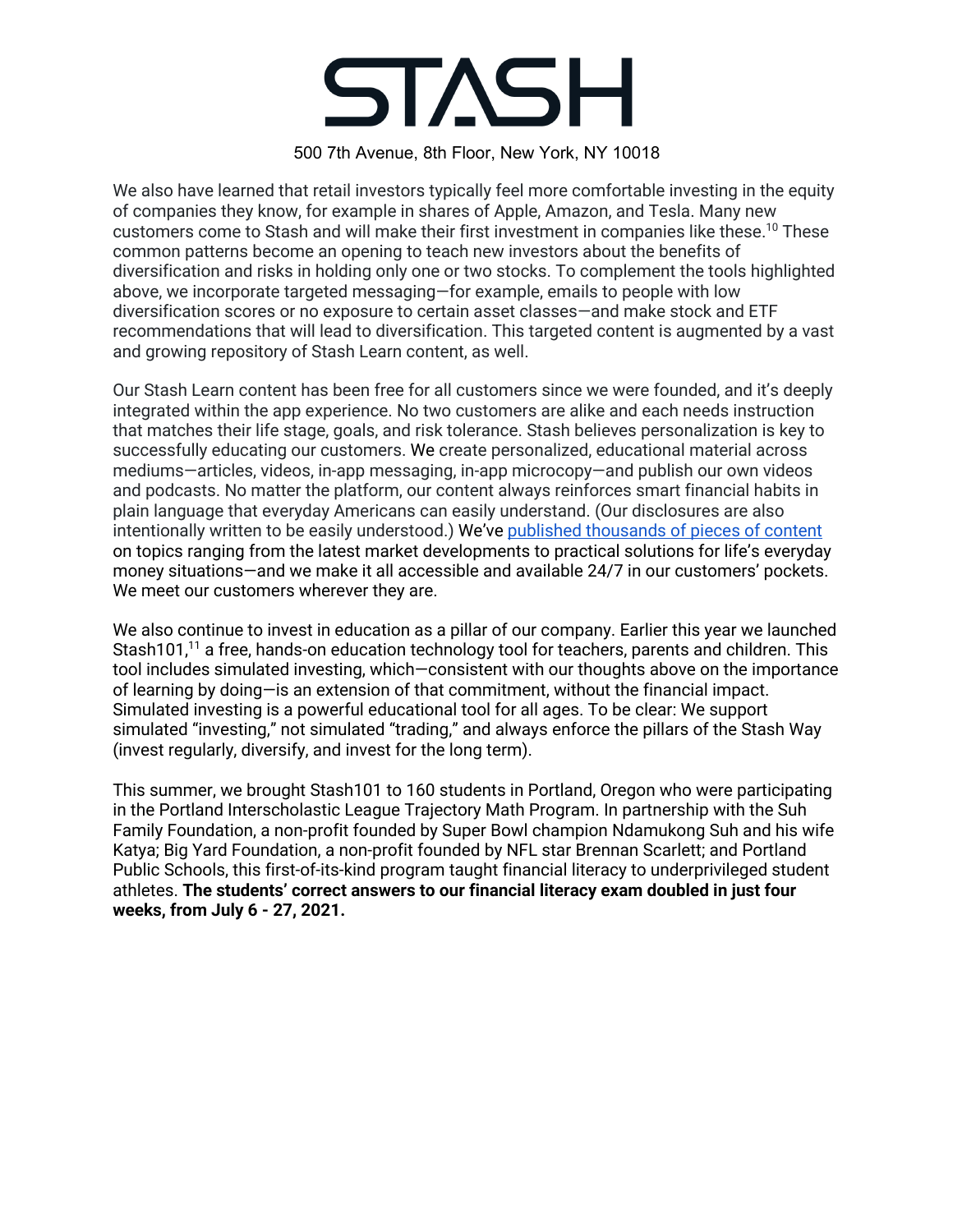

500 7th Avenue, 8th Floor, New York, NY 10018

The effectiveness of our approach is backed by data. Unlike some tech companies that use data analytics to inform dark pattern design such as infinite scrolling and day trading, we leverage data to encourage increasing financial acumen. We are committed to improving the customer experience so that our millions of customers can achieve their goals, and our analytics systems strategically monitor our customers' actions to determine how successfully we empower them to invest and build wealth. We measure our customers' financial literacy as part of a study we've conducted regularly since 2017. **Stash customers are 15% more financially literate than the average American, grow their financial literacy over time,12 and almost half automatically save.13** Our customers have set aside more than \$3 billion on the platform<sup>14</sup> thanks to regular and automatic deposits of \$31 on average.<sup>15</sup>

\* \* \*

To best serve everyday Americans, FINRA must continue to support the companies and products that truly operate with a customer-first mentality, including by skillfully integrating financial literacy into their products by design, and empower and partner with those companies in order to serve more people.

We thank FINRA for its attention to this topic and its continued support of investor education. We welcome and would look forward to working with FINRA on our shared mission around this topic and believe that, through working together, we can best serve investor education.

Sincerely,

Brandon Krieg CEO of Stash Capital LLC and its parent company, Stash Financial, Inc.

 $^1$ Based on Stash internal data of 1,697,192 Stash subscribers' self-identified investing experience, as of July 2021.

<sup>2</sup> This is not an endorsement or a statement of satisfaction by any Stash client.

3 Fractional shares start at \$0.05 for investments that cost \$1,000+ per share.

<sup>4</sup> A "Smart Portfolio" is a Discretionary Managed account whereby Stash Investments LLC (our SEC-registered investment adviser, our Stash RIA) has full authority to manage. Diversification and asset allocation do not guarantee a profit, nor do they eliminate the risk of loss of principal. Stash does not guarantee any level of performance or that any client will avoid losses in the client's account.